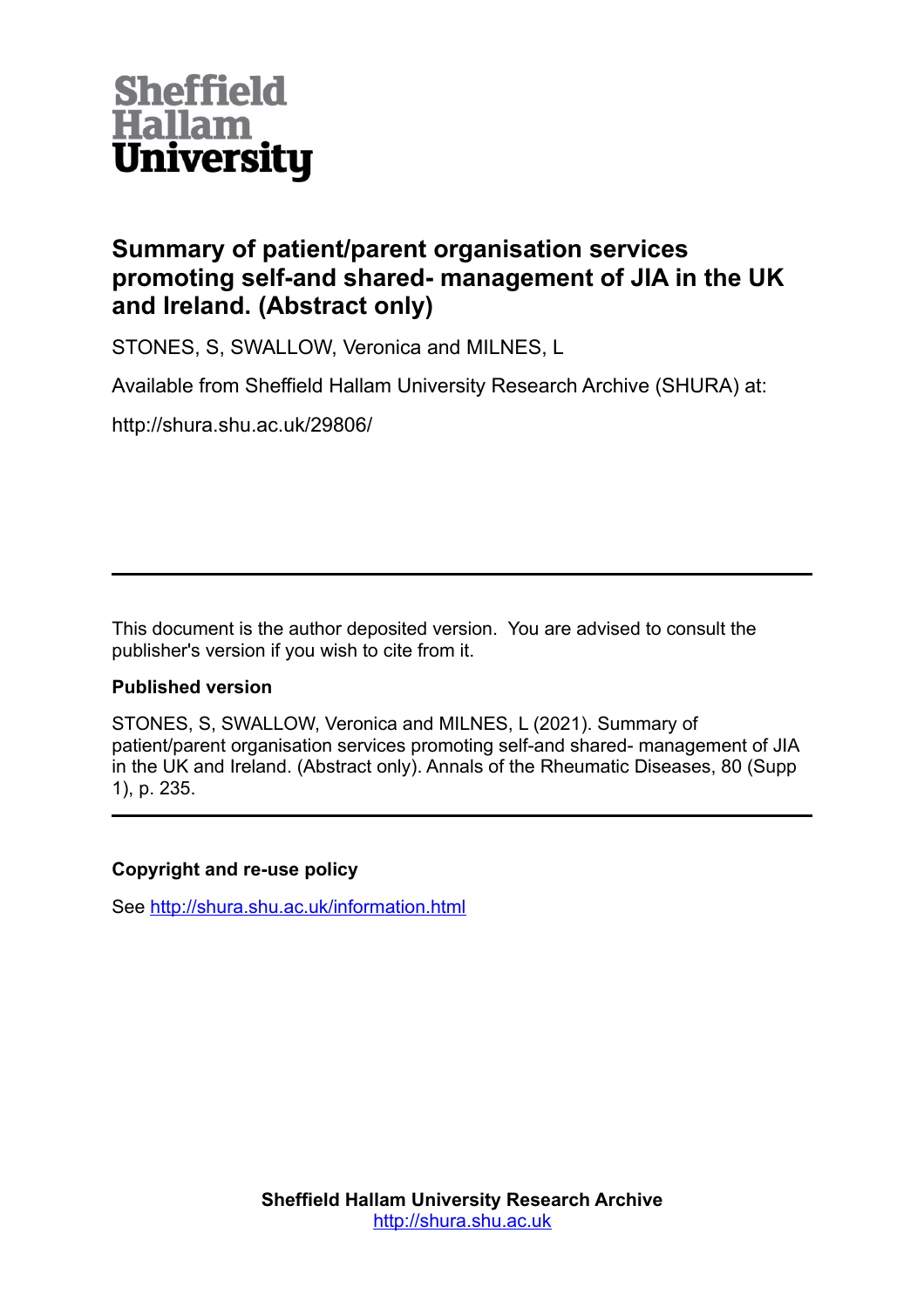#### **Abstract N°: 1153**

#### **Summary of patient/parent organisation services promoting self- and shared-management of JIA in the UK and Ireland**

### **Simon Stones\*<sup>1</sup> , Veronica Swallow<sup>2</sup> , Linda Milnes<sup>1</sup>**

*<sup>1</sup>University of Leeds, School of Healthcare, Leeds, United Kingdom*, *<sup>2</sup>Sheffield Hallam University, Department of Nursing & Midwifery, Sheffield, United Kingdom*

#### **Background:**

Various patient/parent organisations provide information, education, and support services to children and young people with JIA and their families. Some organisations are JIA/uveitis focused, while others are umbrella rheumatic and musculoskeletal disease (RMD) organisations or have a broader remit to long-term conditions (LTCs). However, there are no summaries of such collective services offered in the UK and Ireland, which can add to confusion for children, young people, and families, while contributing to inconsistent signposting to services from healthcare professionals.

#### **Objectives:**

To summarise current and recent services promoting self- and shared-management of JIA by patient/parent organisations in the UK and Ireland.

## **Methods:**

An electronic search of known patient/parent organisation platforms (website and/or social networking sites) was performed between August 2020 and January 2021. Materials provided at conference exhibitions since October 2016 were also reviewed. Services were identified, including their aims and further details, if available. These were then mapped by format (*e.g.,* educational, telemedicine, art therapy) and element (*e.g.,* informational videos*,*  monitoring through self-report diaries, discussing art and related feelings), according to their mode of delivery (individual or group), adapted from Sattoe et al. (2015) [1].

#### **Results:**

Twelve patient/parent organisations in the UK and Ireland were identified (11 of which had some form of charity/company registration): seven were JIA-specific, one was uveitisspecific, two were RMD-focused, and two were LTC-focused. In total, 48 services were identified across the twelve organisations. Generally, group mode of delivery was more popular than individual mode of delivery. Of group-based services, educational and/or support sessions and residential/excursion programmes were the most frequently observed. Of individual-based services, educational sessions including written and visual information were predominant. No one organisation provided services across all formats and elements identified. There appeared to be a limited focus on goal setting, individual level skills training, and explicitly improving self-and/or shared-management capacity. Gamification techniques were notably absent, as was the use of psychotherapeutic approaches, such as cognitive behavioural therapy and motivational interviewing.